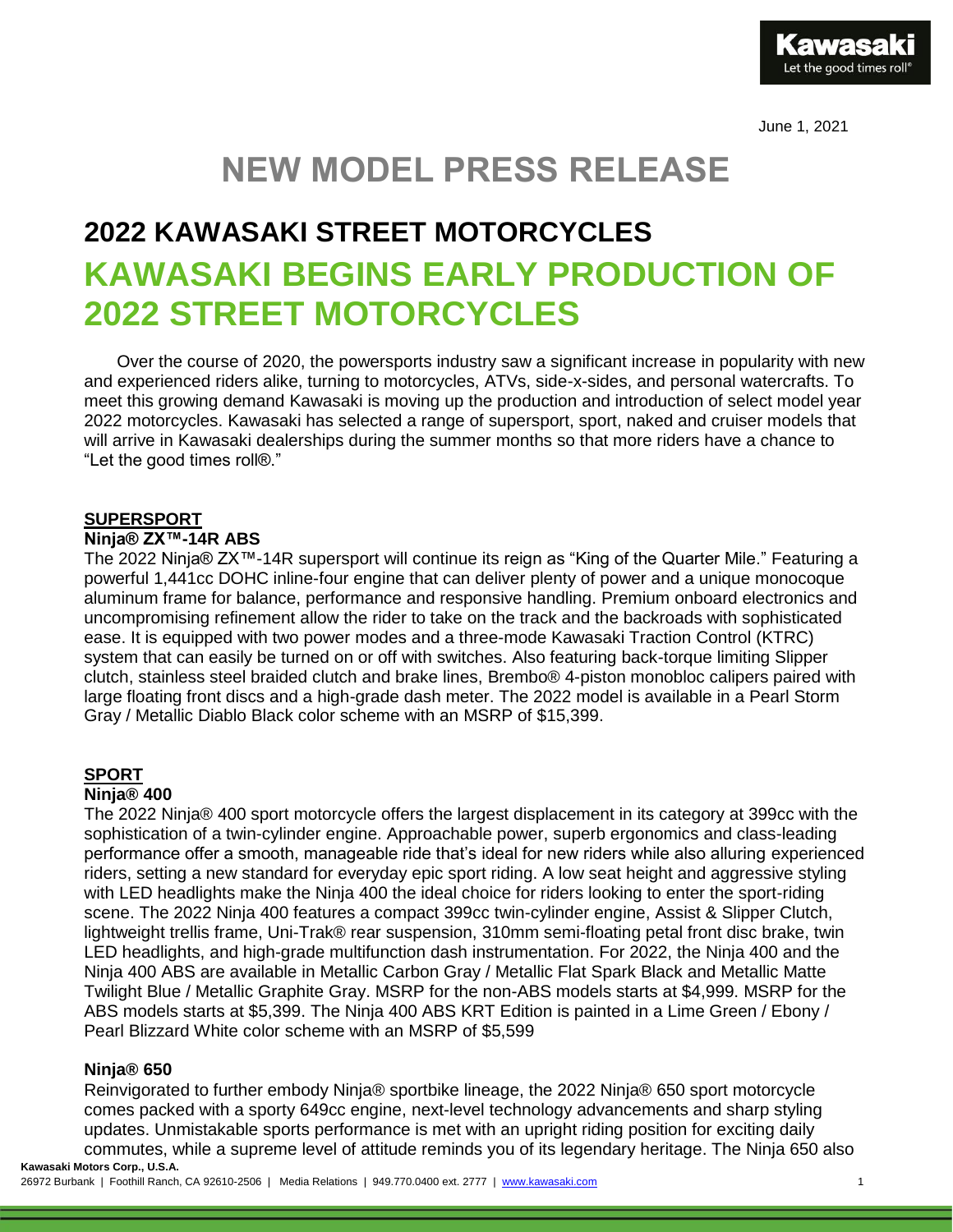

features sharper Ninja® styling, Bluetooth Smartphone Connectivity via RIDEOLOGY THE APP, twin LED headlights, upper cowl and windshield, passenger seat, and Dunlop Sportmax Roadsport 2 tires. For 2022, the Ninja 650 and the Ninja 650 ABS are available in Metallic Matte Graphenesteel / Metallic Diablo Black and Pearl Robotic White / Metallic Carbon Gray. The non-ABS model has an MSRP of \$7,699 and the MSRP for the ABS model starts at \$8,099. The Ninja 650 ABS KRT Edition is available in Lime Green / Ebony / Pearl Blizzard White with an MSRP of \$8,299

# **Z FAMILY**

# **Z125 PRO**

Small on size but big on fun, the Kawasaki Z125 PRO mini naked motorcycle is a nimble streetfighter that makes a statement wherever it goes. Featuring a 125cc engine, low seat height, upright riding position and responsive street tires, it's your invitation to the rebellious side of fun. The 2022 Z125 PRO also features a four-speed manual transmission, smooth power delivery, lightweight chassis, offset laydown single-shock, digital LCD screen with analogue tachometer and gear position indicator, 12-inch cast wheels, and aggressive Kawasaki Z styling. For 2022, the Z125 PRO is available in Metallic Flat Spark Black, Pearl Robotic White / Candy Plasma Blue and Pearl Shining Yellow with an MSRP of \$3,299.

## **Z400 ABS**

A fiercely authentic naked sportbike, the Kawasaki Z400 ABS exudes fresh street style and is immediately recognizable in a crowd with its compact chassis and aggressive styling. Comfortable, balanced and capable, the Z400 ABS offers a visceral riding experience that's sure to turn heads. The 2022 Z400 ABS features a parallel-twin 399cc engine, Assist & Slipper Clutch, aggressive streetfighter styling, lightweight chassis, upright riding position, and a low seat height. For 2022, the Z400 ABS is available in Candy Lime Green / Metallic Spark Black and Pearl Robotic White / Metallic Matte Graphenesteel Gray with an MSRP of \$4,999.

#### **Z650**

Aggressive meets supernaked with this ideal blend of sporty performance and everyday versatility. Featuring next-level technology and a strong 649cc engine, the Z650 naked sportbike is a compact middleweight without equal. The 2022 Z650 features a parallel-twin 649cc engine, lightweight trellis frame, Sugomi™-inspired Z styling, LED Headlights, TFT color instrumentation, Smartphone Connectivity via RIDEOLOGY THE APP, Dunlop Sportmax Roadsport 2 tires, and increased passenger comfort. For 2022, the Z650 is available in Metallic Spark Black / Metallic Flat Spark Black with an MSRP of \$7,349. The Z650 ABS is available in Pearl Robotic White / Metallic Matte Graphenesteel Gray with an MSRP of \$7,849.

#### **Z900 ABS**

The Z900 ABS naked sportbike receives a host of advanced features and epitomizes Kawasaki's belief of what the ideal supernaked should be. At 948cc with an ultra-lightweight chassis, every ride is met with exceptional power, responsiveness and excitement. The 2022 Z900 ABS features a 948cc liquidcooled, in-line four-cylinder engine, strengthened frame, improved front and rear suspension settings, Sugomi™-inspired Z styling, Kawasaki Traction Control (KTRC), Power Mode and Integrated Riding Modes selection, Smartphone Connectivity via RIDEOLOGY THE APP, TFT Color Instrumentation, LED headlamp, position lamp & license plate lamp, and Dunlop Sportmax Roadsport 2 Tires. For 2022, the Z900 ABS is available in Pearl Robotic White / Metallic Spark Black or Metallic Matte Twilight Blue / Metallic Spark Black, with an MSRP of \$9,099.

## **Z900RS and Z900RS CAFE**

Reigniting the classic style of the original Z1 900 motorcycle, the Kawasaki Z900RS retro sport motorcycle calls upon timeless design elements with minimal bodywork and no fairing for a pure retrostyle look. The Z900RS line is completed by a 948cc engine and modern technology for a classic yet modern ride. The 2022 Z900RS features a 948cc liquid-cooled, in-line four-cylinder engine, Assist &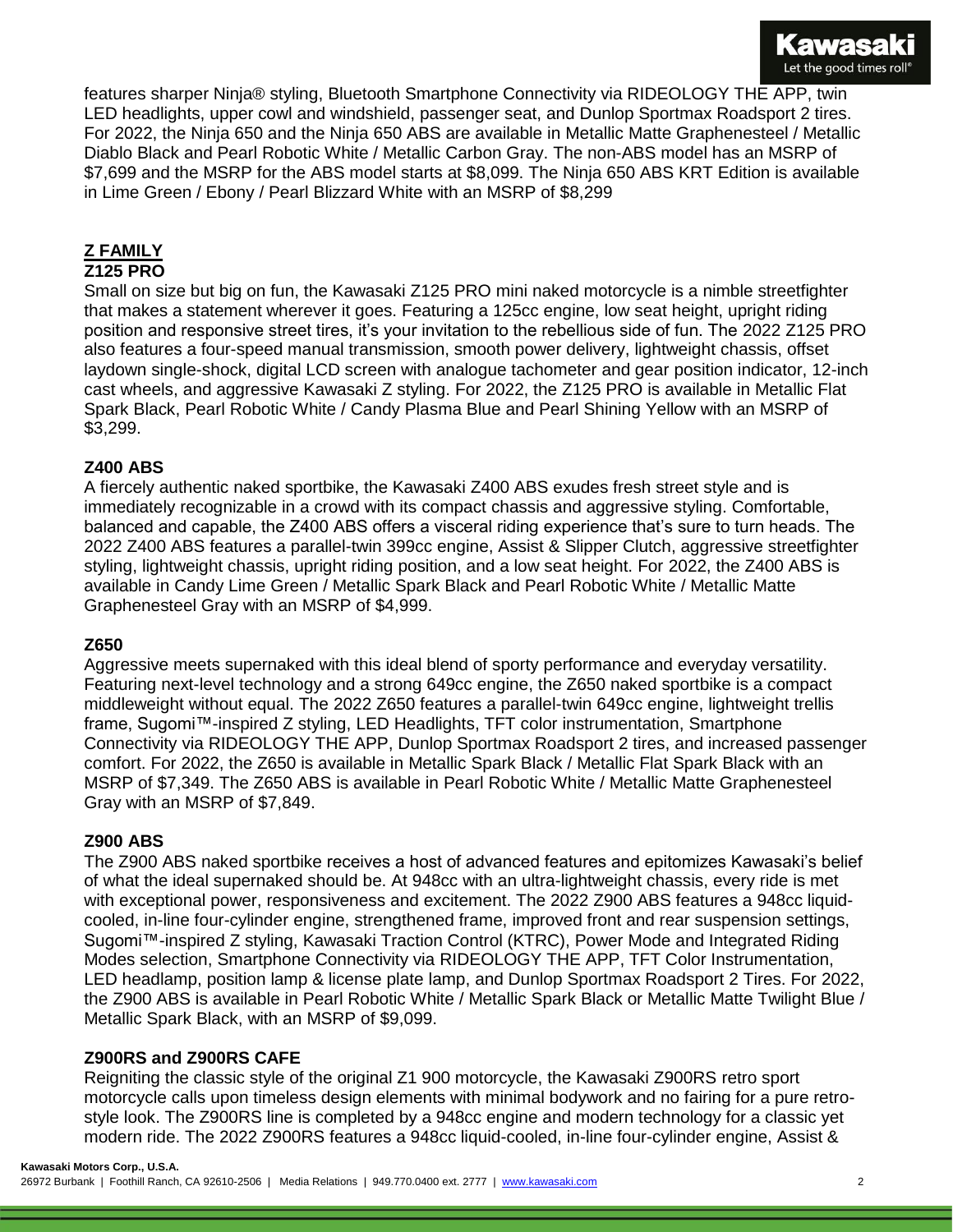

Slipper Clutch, horizontal back-link rear suspension, authentic retro styling, iconic teardrop fuel tank, tuned stainless steel exhaust system, round LED headlight, and bullet shaped analogue dials. For 2022, the Z900RS comes in a new Candytone Blue paint scheme with an MSRP of \$11,499. The Z900RS CAFE adds café-racer styling, including front cowl and seat along with a drop handlebar and is available in Metallic Diablo Black with an MSRP of \$12,099.

# **CRUISERS**

## **Vulcan® S and Vulcan® S CAFE**

Unlike any other cruiser, the Kawasaki Vulcan® S and Vulcan® S CAFE sport cruiser motorcycles are geared to fit a wide range of riders with its exclusive ERGO-FIT® sizing system that includes 18 possible configurations. Never taking away from its vintage styling, this cruiser takes comfort, adjustability, Ninja®-derived power and performance to the next level. The 2022 Vulcan S and Vulcan S CAFE feature a 649cc liquid-cooled, DOHC, parallel-twin engine, sportbike-derived chassis and suspension find your fit with ERGO-FIT® technology, and sporty handling. The 2022 Vulcan S CAFE also comes equipped with three-tone paint, signature tank badging, sport striping, and a darktinted windshield deflector. The Vulcan S cruiser is available in four configurations: the Vulcan S and the Vulcan S ABS models are available in Pearl Robotic White and Metallic Matte Graphenesteel Gray / Metallic Matte Graphite Gray starting at an MSRP of \$7,449; the Vulcan S CAFE is available in Ebony / Pearl Robotic White / Candy Steel Furnace Orange with an MSRP of \$7,899 and the Vulcan S ABS CAFE available in Ebony / Pearl Robotic White / Candy Steel Furnace Orange with an MSRP of \$8,299.

## **Vulcan® 900 Classic / Classic LT / Custom**

The Kawasaki Vulcan® 900 cruiser has all the style and attitude of a one-of-a-kind build. From the detailed paint job to the intense exhaust, the Vulcan 900 is an artful expression of individuality. Enjoy the dynamic fusion of hand-built design and premium fit and finish of the Vulcan 900 tantalizing combination that could only come from Kawasaki. All three of the 2022 Vulcan 900 models feature a 903cc liquid-cooled, fuel-injected, V-twin engine and a low seat height. The Vulcan 900 Classic features rider floorboards with a heel/toe shifter, tank-mounted instrumentation, and a 180mm rear tire. The Vulcan Classic LT features a comfortable seat with standard passenger backrest, studded seat, leather saddlebags and backrest, height-adjustable windscreen, and comes with a 24-month limited warranty. The Vulcan 900 Custom features wide drag bars and forward-mounted footpegs, low center of gravity for easy handling, custom styling with teardrop tank, parallel slash cut pipes, pinstripe wheels. For 2022, the Vulcan 900 Classic is available in Metallic Dark Green / Pearl Robotic White with an MSRP of \$8,399, Vulcan 900 Classic LT is available in Pearl Robotic White / Pearl Nightshade Teal with an MSRP of \$9,399, and the Vulcan 900 Custom motorcycle is available in Pearl Nightshade Teal / Metallic Graphite Gray with an MSRP of \$8,899.

## **Vulcan® 1700 Vaquero® ABS**

It may look like a custom V-twin bagger, but the Vulcan® 1700 Vaquero® ABS cruiser is in a class of its own, where power and luxury peak. A roaring 1,700cc engine featuring advanced Kawasaki technology offers a smooth, reassuring ride. The blacked-out engine, distinct bodywork styling and select chrome accents create a unique and bold appearance. The 2022 Vulcan 1700 Vaquero ABS features a 1,700cc liquid-cooled, fuel-injected, 52-degree V-twin engine, Electronic Cruise Control, Kawasaki Advanced Coactive Braking Technology (K-ACT II) ABS, stylish frame mounted fairing, AM/FM/WB audio system with SiriusXM® radio compatibility, and sealed saddlebags. For 2022, the Vulcan 1700 Vaquero ABS is available in Metallic Matte Graphenesteel Gray with an MSRP of \$17,399.

## **Vulcan® 1700 Voyager® ABS**

The Vulcan® 1700 Voyager® ABS touring cruiser is the king of Kawasaki cruisers, with showstopping style and performance. A 1,700cc digitally fuel-injected V-twin engine plus Kawasaki Advanced Coactive-braking Technology (K-ACT II) ABS and electronic cruise control help make the Vulcan 1700 Voyager ABS the pinnacle of power and luxury on the open road. The 2022 Vulcan Voyager ABS features a 1,700cc liquid-cooled, fuel-injected, 52-degree V-twin engine, stylish frame-mounted fairing,